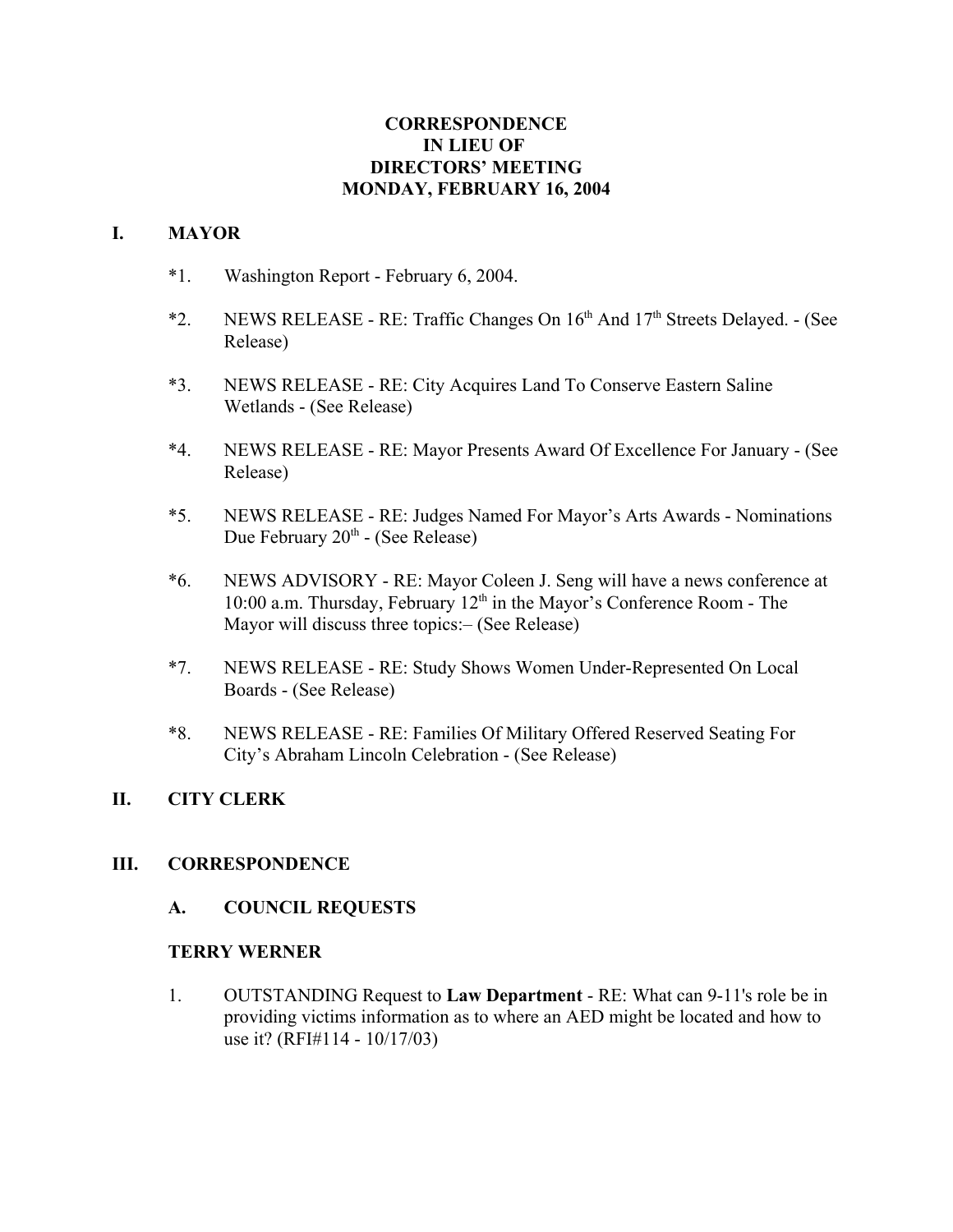- 2. OUTSTANDING Request to **Jack Moors, City Lobbyist** RE: Support a requirement to have vendors of AEDs included in the registry (RFI#115 - 10/17/03)
- 3. RFI #123 Request to **Chief Spadt of the Fire Department** Questions RE: IAFF Staffing Rules For Safe Operation of Fire Engines (RFI #123 - Sent 02/03/04)
- 4. Request to Darl Naumann, Mayor's Office RE: Economic Development for Small Business (RFI#124 - 02/10/04)
- 5. Request to Joel Pedersen, City Law Department RE: Insurance for Small Businesses (RFI#125 - 02/10/04)

# **B. DIRECTORS AND DEPARTMENT HEADS**

## **EMERGENCY MANAGEMENT**

\*1. Material from Doug Ahlberg - RE: Homeland Security Funding 2004 - (See Material)

## **PARKS & RECREATION DEPARTMENT**

\*1. Community Forestry Advisory Board - 2003 Annual Report - Prepared by Community Forestry Advisory Board Members & Steve Schwab, City Arborist.- (Copy of this Report on file in the City Council Office)

## **PLANNING**

## **PLANNING COMMISSION FINAL ACTION . . . . .**

\*1. Waiver No. 04001 (Reduction in lot depth - Bethany Heights 2nd Addition - N. 63rd & Colby Streets) Resolution No. PC-00846.

## **PUBLIC WORKS & UTILITIES DEPARTMENT**

- \*1. Letter from Allan Abbott to Richard Meginnis, NAI FMA Realty RE: Article in February Strictly Business - (See Letter)
- \*2. Memo & Material from Margaret Remmenga RE: Lincoln Water and Wastewater Systems - Fiscal Year 2002-2003 Audit - (Copy of the Audit Reports on file in the City Council Office)